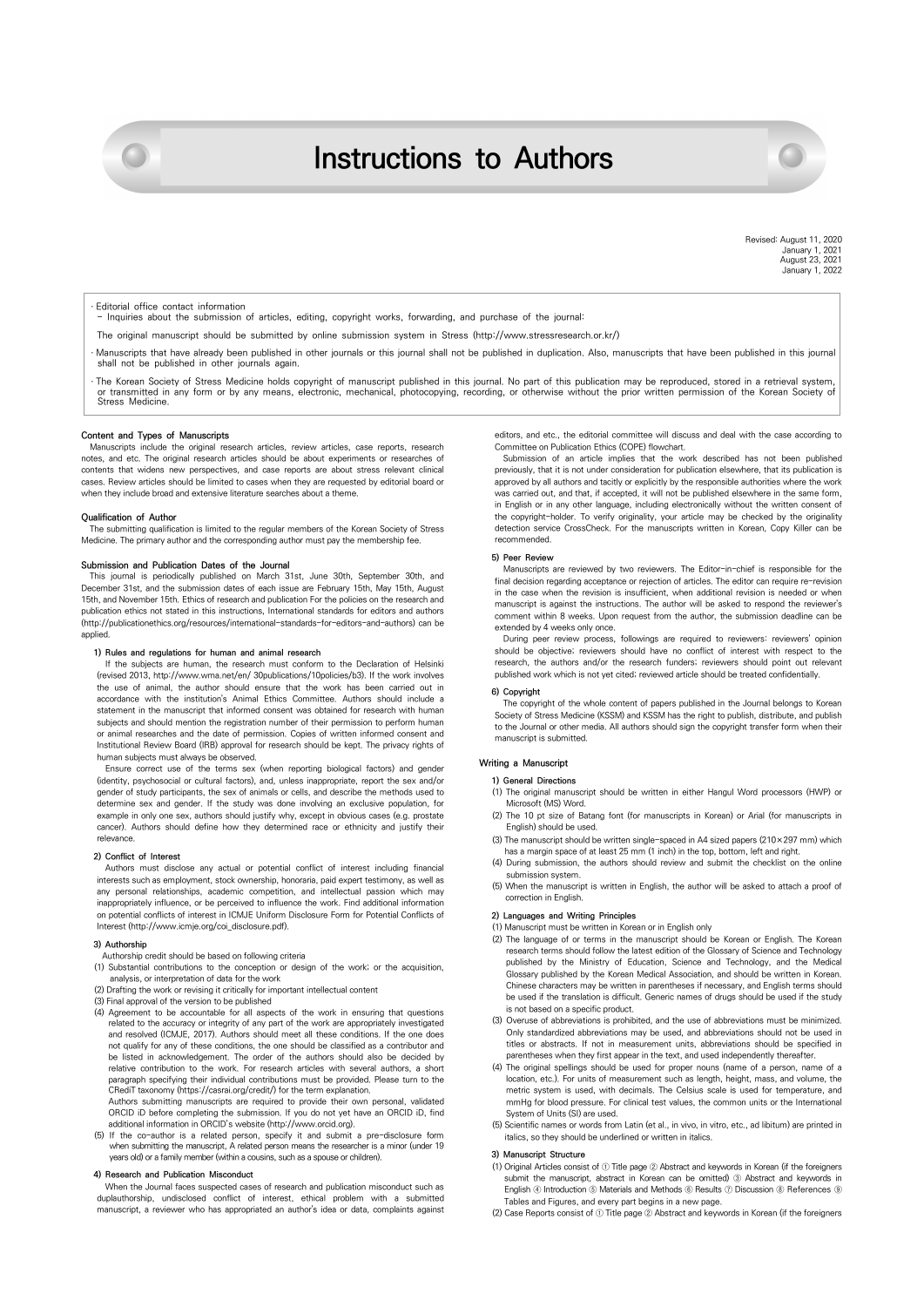submit the manuscript, abstract in Korean can be omitted) ③ Abstract and keywords in English ④ Introduction ⑤ Case Records ⑥ Discussion ⑦ References ⑧ Tables and Figures.

(3) Research Notes consist of ① Title page ② Abstract and keywords in Korean (if the foreigners submit the manuscript, abstract in Korean can be omitted) ③ Abstract and keywords in English 4 Main Text 5 References 6 Tables and Figures.

## **Declaration of Authors**

- (1) Names of authors should be written on the website when submitting through internet, but should not be written in article file.
- (2) If the number of authors is two or more, the names should be listed in the order of contribution to the research and article preparation, and separated by commas. If the affiliations of the authors are different, the names should be listed in the order of contribution to the research and article preparation, and separated by commas. For authors whose affiliation is different from that of the first author, a superscript such as (1) and  $(2)$ … is added to the name of the author and the affiliation. The name of the corresponding author is marked with an asterisk ("\*"). The corresponding author is responsible for the revision of the article during the review process. If there is no corresponding author, editorial board will consider the first author as the corresponding author. Names of authors in English are written in the order of "(first name) (last name) If the given name is separated by a space, then capitalization of the first letter of each given name should be made.

# **Contents of Each Part of a Manuscript**

# **1) Title Page**

- (1) The title of the article
- (2) Author names and affiliations (department, location, and position) in Korean and English, ORCID, the corresponding author's name and complete address, including e-mail, phone number, and fax number
- (3) Acknowledgements
- ① If necessary, those who have contributed to the study but are not qualified to be authors may be included in Acknowledgements.
- ② The specific role appreciated should be clearly expressed (e.g., data gathering, financial support, statistical processing, experimental analysis, etc.). The authors should notify the person that his or her name will appear in Acknowledgements, and consent should be obtained in advance.
- (4) Conflicts of interest
- ① Any actual or potential conflict of interest should be disclosed and be reported in English.E.g.) The authors declared no conflict of interest.

Access to following URL and download the form to report any conflict of interest (http://www.icmje.org/conflicts-of-interest/). Authors should fill in the form in English and submit it during the submission of manuscript to our online submission system.

- (5) Funding
- List sponsorship information directly after Acknowledgement and Conflicts of interest sections. Include grant numbers and the full name of the funding body. Funding information is recommended to be specified by FundRef ID. The information on FundRef ID can be found in http://www.crossref.org/fundref.
- (6) Signature
	- The corresponding autor signs it at the end of the paper.

## **2) Title**

(1) The title of the article should be written with the minimum number of words with which the content of the article can be summarized. "A Study on~" or "A Review on~" should not be used as part of a title

## **3) Abstract**

- (1) The additional abstract should be written in English when the article is in Korean, and in Korean when the article is in English.
- (2) Korean abstract should include less than 400 letters (including spaces) and should explain include four entries (Background, Methods, Results, and Conclusions) in plain languages.
- (3) English abstract should include less than 250 words. Abstract of original article should be structured with the heading Background, Methods, Results, and Conclusions. Case reports and research notes should have an unstructured abstract.
- 
- (4) The long abstract will be edited arbitrarily based on the international journal regulations. (5) At the bottom of the abstract, keywords should be added.

#### **4) Key words**

(1) At the bottom of the abstract, three to five keywords should be added based on the Medical Subject Headings (MeSH). Use the generic term only if the term does not exist in MeSH.

## **5) Introduction**

- (1) The Introduction describes the purpose of the research and explains why the article is important. The background of the study and the relevant principles are summarized, but the references are limited to those that are directly related to the study.
- (2) Related topics should not be extensively listed, as in a review. The Introduction should not include the results or conclusions of the study.

## **6) Materials and Methods**

- (1) The materials and method section presents research design, the selection of subjects and the standards of the selection, and research methods.
- (2) The research methods should be described in sufficient detail that another researcher may duplicate the study by following them.
- (3) The patients, experimental animals, or control groups involved in the study should be clearly described.
- (4) If subjects are patients, age, sex, other characteristics, and ways of diagnosis should be explained in detail. In particular, the methods used to diagnose subjects' diseases or conditions and to control for observer bias should be explained.
- (5) It is recommended that the measurements for their studies be approved by the copyright owners. When an approved measurements were used, the authors acknowledged in the manuscript.
- (6) For equipment and reagents, the names should be given, as well as the manufacturers (city and country, in order), in parentheses.
- (7) A reference may be provided for well-known methods, including methods for statistical analysis. If a method that is not yet well-known is used, or if a conventional method has been modified in the article, the relevant information should be briefly introduced in addition to providing a reference, and the rationale and pros and cons of the method should be supplied.

#### **7) Results**

- (1) The results should be described in a logical order, with tables and figures matched with the main text. Do not repeat in the main text all the data included in the tables and figures, but describe the main points.
- (2) The statistical method used should be described in detail so that the results in the article can be verified. If possible, the research findings should be quantified, and the indices that represent the measurement error or uncertainty should be provided. If the research data is based on samples, a statistical verification process should be performed in order to generalize the results. The statistical computer software used should be specified.
- (3) Do not repeat data from the tables and describe important points and trends. (4) If the presented data could imply distinguishing privacy or identities, they should be excluded or properly handled.

#### **8) Discussion**

- (1) In the Discussion section, important or novel findings in the results are highlighted, and conclusions are made accordingly. Do not repeat statements that have made in Introduction and Results.
- (2) Other relevant reports may be compared and discussed and then correlated with the purpose and conclusions of the study. Avoid making any conclusion that is not based on the study data, or any baseless assertion. A new hypothesis may be suggested on the basis of the acquired data, and an appropriate method to verify the hypothesis should be included.

## **9) References**

The References should be listed in the form below when they are quoted in the main text. Quoting from abstract or personal communications should be restrained. If an article that has been approved but not yet published is referred to, it should be listed as "in press." If an article that has been submitted but not yet accepted for publication needs to be referred to, the reference should be noted as "in submission"

## (1) Number of references

The number of references should be 60 or less.

## (2) Citation in text

Citation of references in the text should follow Citing Medicine: The NLM Style Guide for Authors Editors, and Publishers 2nd edition (2007) (http://www.nlm.nih.gov/citingmedicine). Reference should be numbered serially in the order of appearance in the text, with numbers in brackets [ ] (e.g., social support [1], fatigue [2,3], depression [4-6]). When multiple references are cited together, use commas to indicate a series of non-inclusive numbers (e.g., [1], [2,3], [4–6], or [7–9,13]). If there are one or two authors, include the last name of each. If there are three or more authors, include only the last name of the first author followed by "et al." (e.g., Beck [3], Jo & Kim [7], Cox et al. [11]).

#### (3) References in the References List

References should be listed on a separate page at the end of the paper in the order of citation. References should be written in English and listed according to the NLM style guide for authors, editors, and publishers, 2nd Edition, 2007 (http://www.nlm.nih.gov/citingmedicine). A full journal name should be written on the list.

① Journals

- 
- For six or fewer authors, list all authors. Parsons CE, Crane C, Parsons LJ, Fjorback LO, Kuyken W. Home practice in mindfulness-based cognitive therapy and mindfulness-based stress reduction: A systematic review and meta-analysis of participants' mindfulness practice and its association with outcomes. Behaviour Research and Therapy. 2017;95:29-41. https://doi.org/10.1016/j.brat.2017.05.004
- For more than six authors, list the first six followed by et al.

Herd T, Li M, Maciejewski D, Lee J, Deater-Deckard K, King-Casas B, et al. Inhibitory control mediates the association between perceived stress and secure relationship quality. Frontiers in Psychology. 2018;9:217. https://doi.org/10.3389/fpsyg.2018.00217

- ② Book
- Bennett JE, Dolin R, Blaser MJ. Principles and practice of infectious diseases. Philadelphia, PA: Elsevier Health Sciences; 2014.

③ Book chapter

- Massaro D. Broadening the domain of the fuzzy logical model of perception. In HL Pick,<br>P Broek, DC Knill (Eds.), Cognition: Conceptual and methodological issues. Washington,<br>DC: American Psychological Association; 1992. p.
- ④ Dissertations and Theses
- Min ES. The effects of aroma essential oil inhalation on ANS response, electroencephalogram and concentration. [dissertation]. Daejeon: Eulji University; 2015.

Huang HY. The Relationship between interpersonal problems and student adaption to college of Chinese students studying in Korea [master's thesis]. Seoul: Seoul National University; 2007.

⑤ Web page

Statistics Korea. 2010 life tables for Korea [Internet]. Seoul: Statistics Korea; 2011 [cited 2012 January 16]. Available from: http://kostat.go.kr/portal/korea/kor\_nw/3/index.board?bmode= read&aSeq=252533

#### **10) Tables**

- (1) There should be no more than six tables and figures in total.
- (2) Tables should be prepared in English on a new page.
- (3) The order of tables is followed by the order quotations in the main text. A brief and clear title should be presented on the top and necessary explanation should be presented at the bottom of the table.
- (4) The top horizontal line should be written with two separate lines, but other horizontal lines should be written with one line only. No vertical line should be drawn in the table.
- (5) When an explanation is required, alphabets instead of marks could be used as a superscript  $[a), b), c)$ …].
- (6) When preparing a table, the mean and standard deviation (mean  $\pm$  SD) and the number of subjects should be presented, as well as the applied statistical method, in the footnote of the table. The number of responses and ratios should be presented as for ratios, and correlation coefficient values as for correlation coefficients.

## **11) Figures or Photographs**

- (1) Figures or photographs that were quoted in the main text should be listed with orderly numbers on a new page. Necessary explanation should be presented at the bottom of figures or photographs.
- (2) The size of figures or photographs should not be bigger than 127×173 mm (5×7 in)
- unless it is necessary.
- (3) The resolution of figures or photographs should be at least 300 dpi and presented